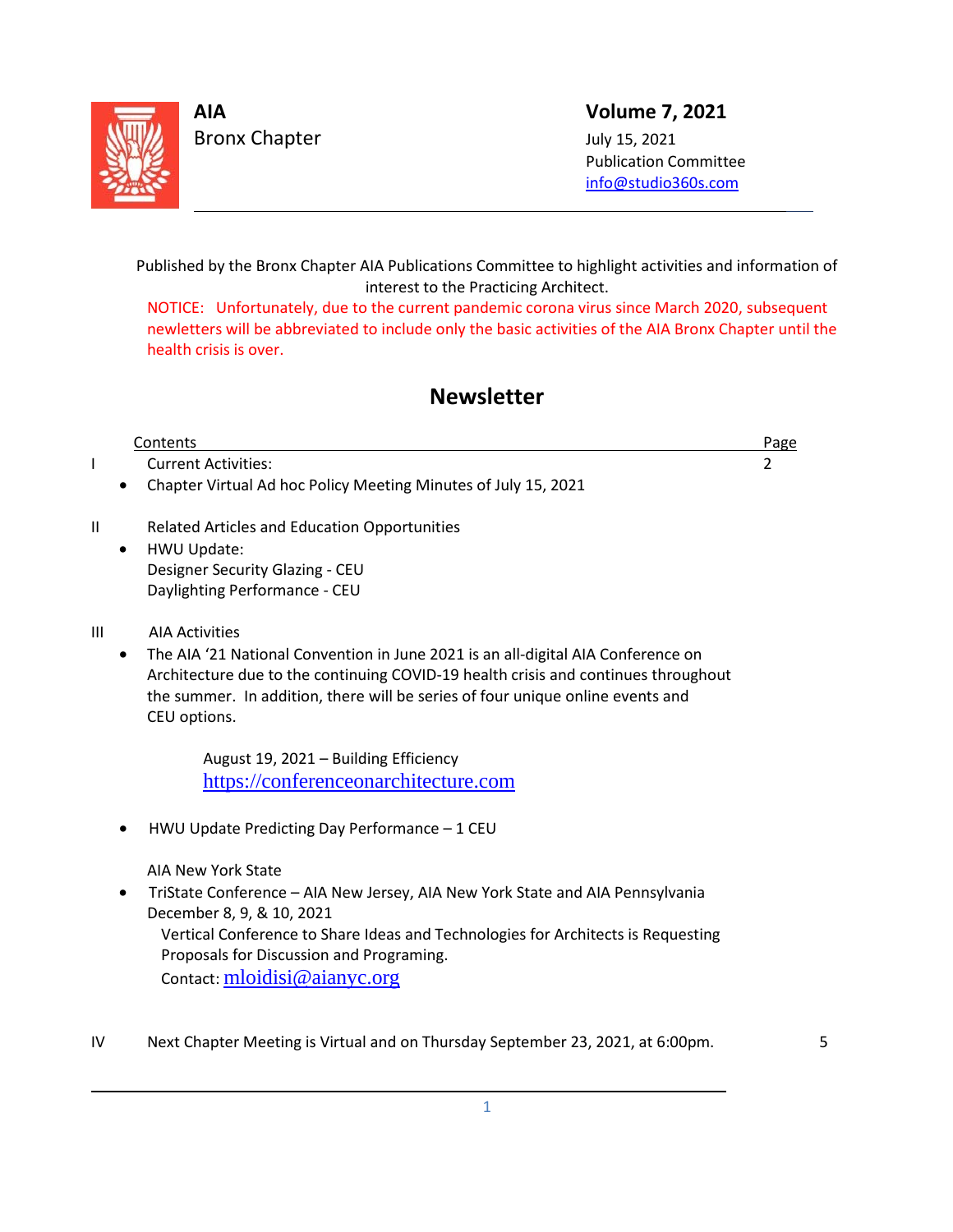#### I Current Activities



## July 15, 2021 AIA BRONX CHAPTER MEETING MINUTES Ad hoc Policy Meeting

### Meeting began at 6:05pm.

Attendees: William Davis Jr. Ofe Clarke Sara Djazayeri Bob Esnard Antonio Freda Josette Matthew Soany K. Marquez Robert Markisz Carlos Matute Julian Misiurski Bryan Zelnik

### Agenda / Discussion:

This Ad hoc summer meeting is scheduled specifically to discuss committee activities as at the prior two/three Chapter meetings, members did not have adequate time for presentation of their ideas or for significant discussions of Chapter subcommittee items. This July meeting was planned basically to maximize discussions. Therefore, will not have a sponsor or presentation for Continuing Education Credit.

1. Adoption of June minutes:

The Minutes of June 17, 2021 were attached to the July meeting notice for members to review. The Chapter secretary indicated that the June minutes included a revised attendee list, to include Marty Zelnik who did attend and was inadvertently left off the list. With that correction, a motion to approve the June Minutes was made by Tony Freda, Sara Djazayeri seconded the Motion and the June 17, 2021 minutes were unanimously approved.

### 2. Next Meeting Dates:

The meeting times were discussed again, and the decision made that all future meetings should be evening virtual meetings.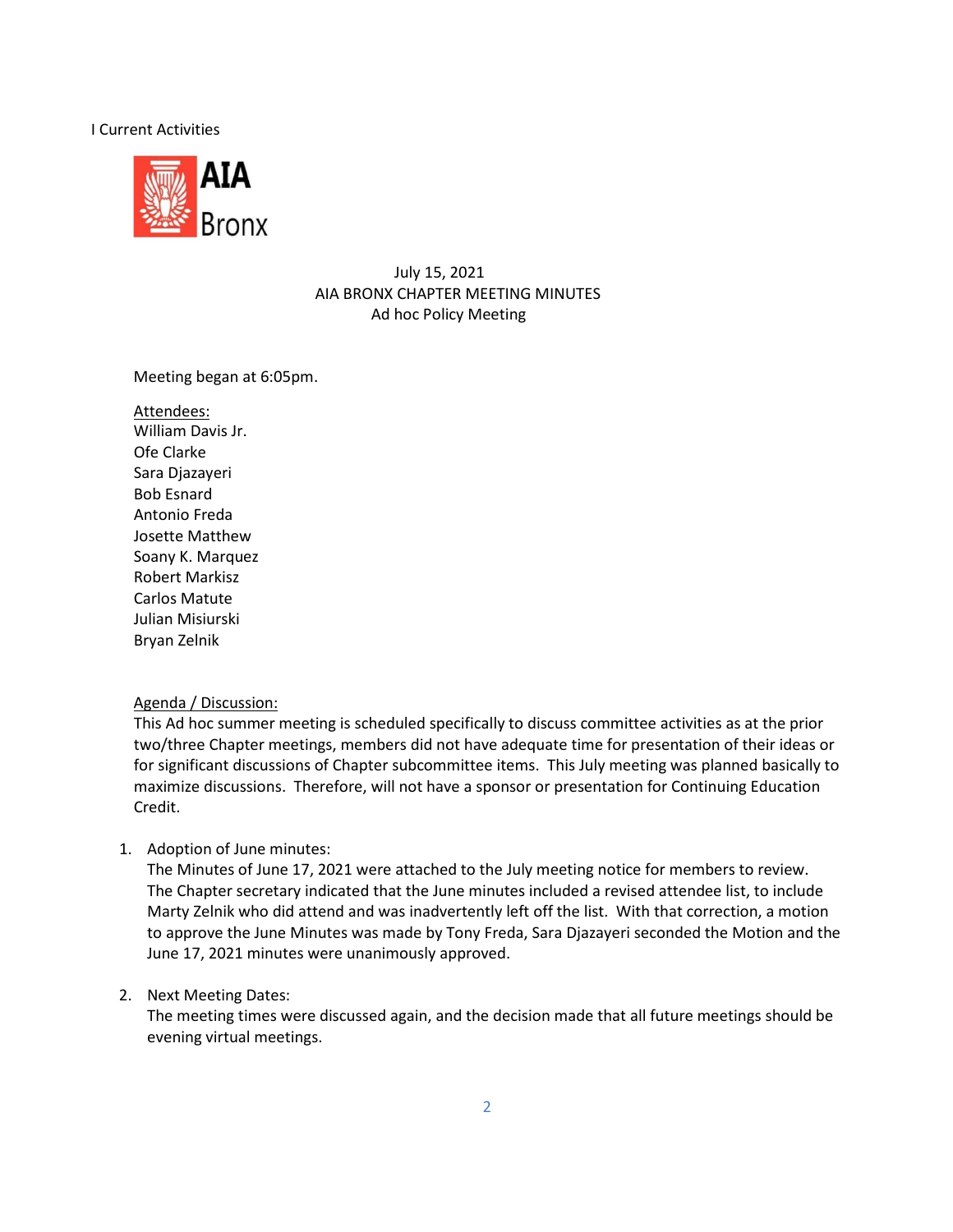The future meeting scheduled dates are:

| September 23, 2021 | 6:00 <sub>pm</sub> |  |
|--------------------|--------------------|--|
| October 21, 2021   | 6:00pm             |  |
| November 18, 2021  | 6:00 <sub>pm</sub> |  |
| December 16, 2021  | 6:00pm             |  |

- 3. Chapter Committee:
	- Education:

Sara Djazayeri briefly reviewed the Educational Committee's proposed activity in the Fall, which is to expand the Outreach of this program from middle school to include older High School students. She is hopeful that the Committee will be able to present a specific plan for discussion at the next meeting. Sara also thanked Ofe Clarke and Soany Marquez for their very important help in the past and their continuing valuable work on the Committee.

• Emerging Professionals (EP):

Last month, Ofe Clark followed up with the Mentors Program by sending emails to recent Chapter associate members, to request if they have interest in being a mentee. She hoped to have comments and a specific list of members interested by the end of summer. The thought was to develop the program to match specific associates with appropriate and interested mentors. In addition, Ofe had verbally requested that those associates might want to be part of the Chapter's Emerging Professional (EP) Group who could participate in the State Architects License Study Sessions, that Brooklyn AIA has organized. If associate members who have not responded or have just learned of the Chapter's mentoring program and/or would like to join the Licensing Study Sessions, they should email Ofe at [clarke.ofe@gmail.com.](mailto:clarke.ofe@gmail.com)

• Bronx Blueprint:

Bill Davis, the Bronx Blueprint Committee Chairman, had previously mentioned at prior Chapter meetings, that the committee is proposing to organize a Borough Virtual Summit to follow up on the five challenges/pledges of the Chapter Statement of last year to encourage: Equality, Diversity, and Inclusion in the Profession and hopefully in the Bronx community.

Most of the meeting time involved a good deal of discussion on the Blueprint Committee's concept of the Summit. Bill summarized the committee's thoughts and hoped to involve more Chapter members in this effort as well as involve other Bronx organizations, such as engineers, planners, and community developers in implementing the event. To illustrate the idea Bill Davis shared on the meeting's zoom screen, a "draft" outline of a proposed agenda for the Bronx Summit.

Members reviewed the feasibility and the time that members of the committee and Chapter would have to spend to organize the event, while satisfying the Chapter's other ongoing commitments now all done by volunteer members.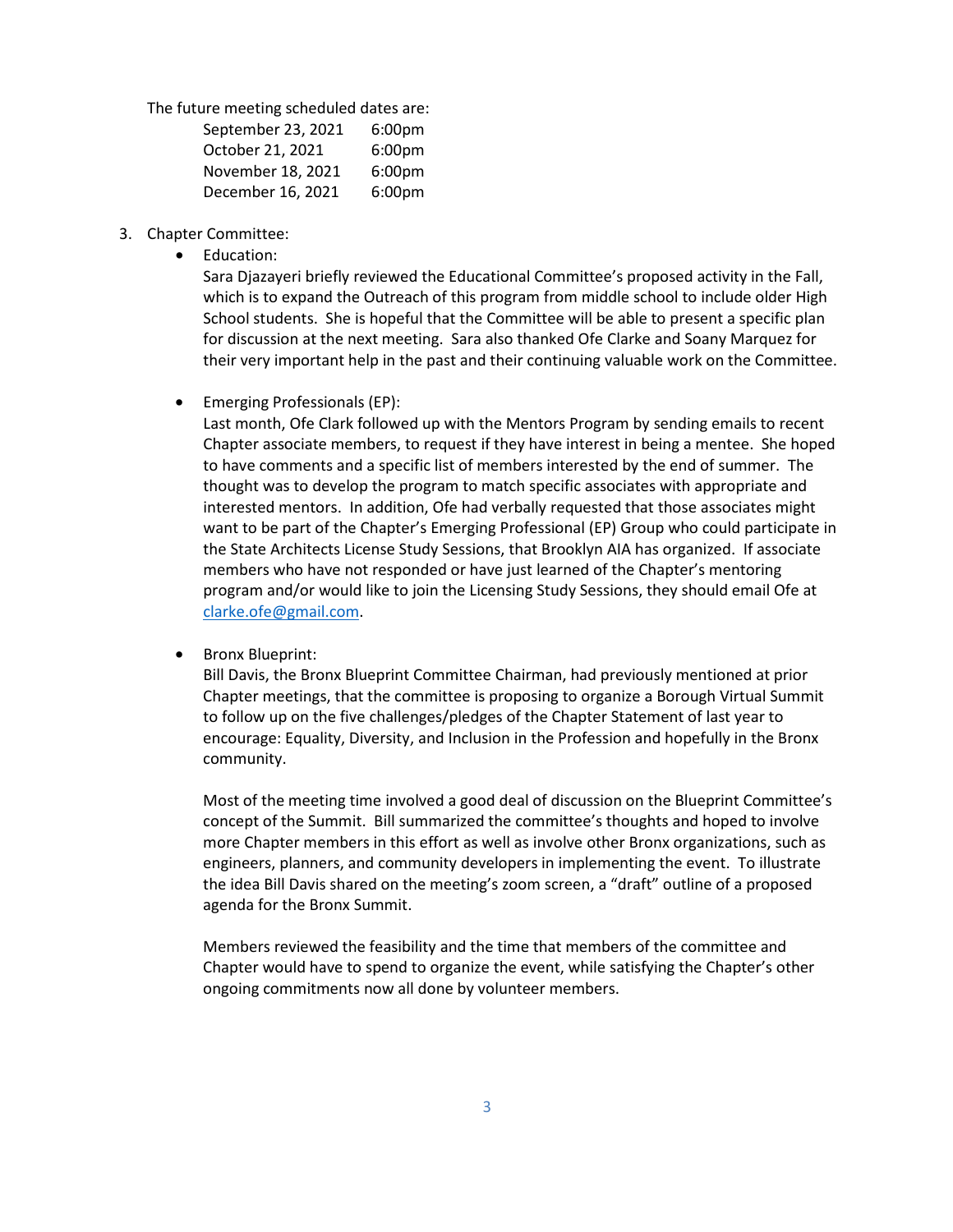Some alternative ideas thoughts were suggested:

- Instead of one major event, to join with other groups now more involved in these issues first and start with a more modest beginning effort, that might be easier to achieve and probably with less cost in members time and money to implement.
- As the Chapter has very limited funds, or any staff, funding may be developed by reaching out to companies or organizations that have supported/ sponsored Chapter meetings in the past and/or that have an interest in achieving some of the same goals that the Chapter outlined last year. Are there enough volunteer members of the Blueprint Committee, chapter members or possible other volunteers that can give the time to develop the Summit or a smaller event to fruition?
- A modest approach could be to expand on what the Chapter has committed to; by funding smaller but related efforts in education and outreach to encourage young professionals, as well as, participating in AIA and professional activities that have implemented increasing equity, diversity, and inclusion. Such as in the June meeting, the Chapter approved a \$1,500 scholarship for a third-year architectural student at the CCNY School of Architecture.

At the close of the discussions, Bill Davis requested that the Chapter vote/poll members on whether the Chapter should go forward with the Summit. As there was a reluctance to decide without all members understanding/accepting what was involved, it was proposed that the Chapter vote on the concept at the September meeting. Bill indicated that he plans to share the agenda of the Blueprint Committees Summit Program a few weeks before the next meeting, which then can be included along with the September meeting notice for member's review. The goal would be to have as many members understand the concept and be prepared, to decide on the Summit and/or how to implement the Chapter's pledges

4. Chapter Cloud:

As there was no time left to discuss the Chapter Cloud and Josette Matthews who is working on creating the Cloud, hopes to update the Chapter at the September meeting. Her task has been to satisfy the AIA National mandate, that all Chapters create and utilize an electronic "Cloud", to store documents which can allow Chapter members easy access and have them be secure.

- 5. New Business: The meeting took a bit longer than expected, and by unanimous consent ended at 7:22pm.
- III. Related Articles and Educational Opportunities. See Appendix
- IV. Next Meeting:

As the health crisis continues and the meeting venue at Artie's Restaurant is only open for outdoor and limited indoor dining, the next meeting will again be a Virtual meeting on:

**Thursday September 18, 2021, at 6:00PM**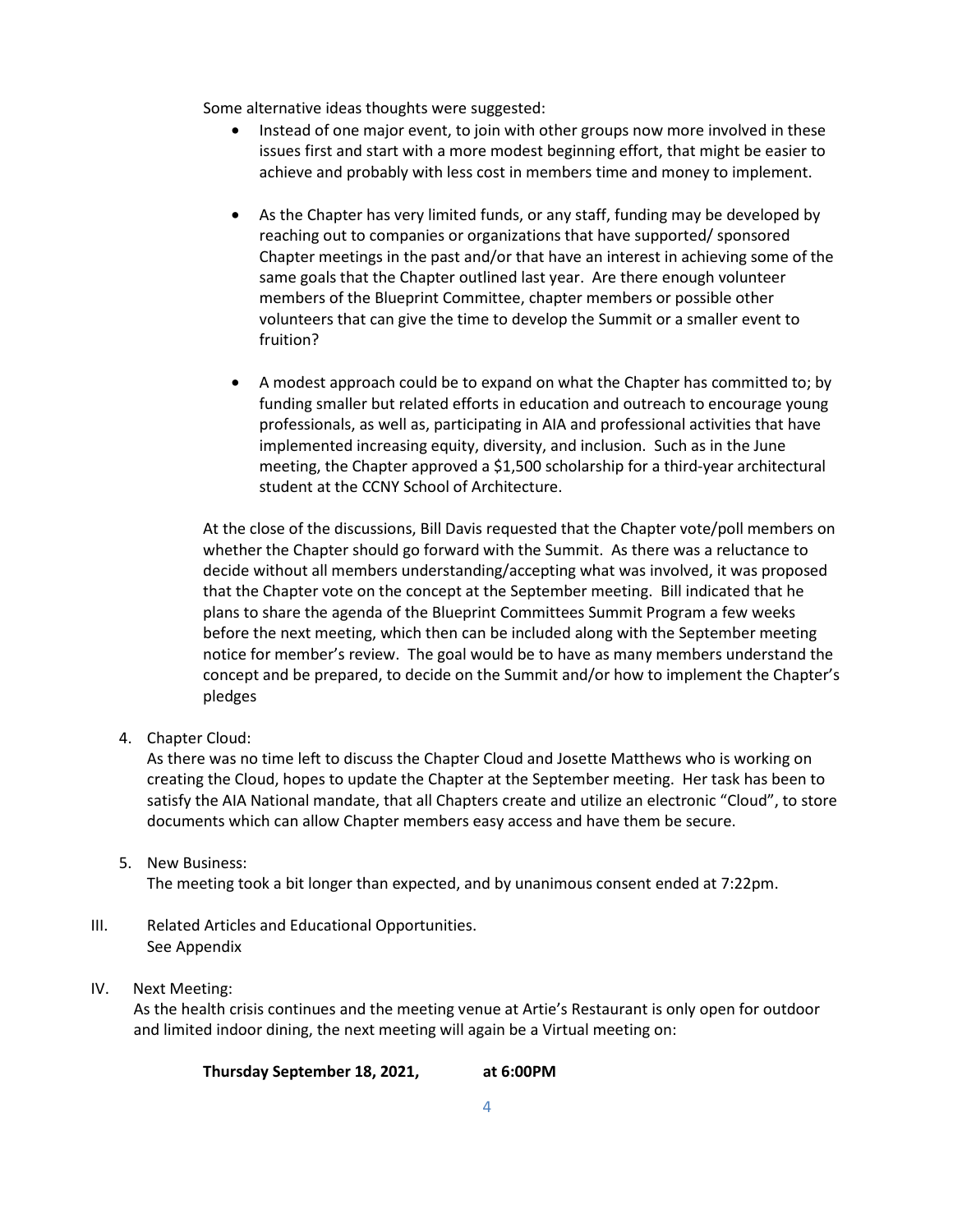**Appendix HWU Updates:**

**Design for Security Glazing**

**[Design Considerations for Security Glazing and Systems](https://linkprotect.cudasvc.com/url?a=http://click1.e.hanleywood-media.com/qsfjpsydmwfthfvstvqfstyffytfwhvjcmgmrcpdfssds_gtkrynwdctynwcwwww.html?a%3dbesnard%2540dzco.com%26b%3dHWU_EBMGHWUN721155_Update_Newsletter_080321&c=E%2c1%2c9YNTB_ZnEIbtTPmVmI3DzNw87CbzhdpZ-zNL2HGGWeDKLZKz2bP4zWLNeupM3_bbFeyy4pUFSa8yajUowgKUb3Y0cR6mXb161JD5rOftnpcc4Jszbbc%2c&typo=1)  [in Education, Retail, Institutions, and Beyond](https://linkprotect.cudasvc.com/url?a=http://click1.e.hanleywood-media.com/qsfjpsydmwfthfvstvqfstyffytfwhvjcmgmrcpdfssds_gtkrynwdctynwcwwww.html?a%3dbesnard%2540dzco.com%26b%3dHWU_EBMGHWUN721155_Update_Newsletter_080321&c=E%2c1%2c9YNTB_ZnEIbtTPmVmI3DzNw87CbzhdpZ-zNL2HGGWeDKLZKz2bP4zWLNeupM3_bbFeyy4pUFSa8yajUowgKUb3Y0cR6mXb161JD5rOftnpcc4Jszbbc%2c&typo=1)** *[AIA: 1 LU | HSW, Canada Potential: 1 Learning Credit, PDH Potential: 1 Hour](https://linkprotect.cudasvc.com/url?a=http://click1.e.hanleywood-media.com/thjdmhsplzckjcbhkbfchksccskczjbdtlvlrtmpchhpv_gtkrynwdctynwcwwww.html?a%3dbesnard%2540dzco.com%26b%3dHWU_EBMGHWUN721155_Update_Newsletter_080321&c=E%2c1%2cUIawhN03Dd5mrsuKSbqhNS1FGHhn57bo3K3QyVHliGiUA5ZKRYkh4oaYwiZRed1VGOzgw1YmCLOL0wE0flJ8bBXxxjqAMjH79S8AnS2e5Q_rqsMMoMuJ1fpnDd8J&typo=1)*

**[Quartz Surfaces Deliver Resilience And Performance](https://linkprotect.cudasvc.com/url?a=http://click1.e.hanleywood-media.com/yfmpbqyvslgncgfqnfrgqnyggynglcfpwskstwbvgqqvb_gtkrynwdctynwcwwww.html?a%3dbesnard%2540dzco.com%26b%3dHWU_EBMGHWUN721155_Update_Newsletter_080321&c=E%2c1%2cQRTc9aDQpWP8EgfUSsgS7VKrIoPxDbmAo867i5NQsyCjyAay7Fwc4Y9tG4F6lWmBglgvdzy80EnQwXpSizuJvoyTtokyYELOmtf1ixUDxxufySlfk3UOTyGyQag%2c&typo=1)  In [Commercial Applications](https://linkprotect.cudasvc.com/url?a=http://click1.e.hanleywood-media.com/yfmpbqyvslgncgfqnfrgqnyggynglcfpwskstwbvgqqvb_gtkrynwdctynwcwwww.html?a%3dbesnard%2540dzco.com%26b%3dHWU_EBMGHWUN721155_Update_Newsletter_080321&c=E%2c1%2cQRTc9aDQpWP8EgfUSsgS7VKrIoPxDbmAo867i5NQsyCjyAay7Fwc4Y9tG4F6lWmBglgvdzy80EnQwXpSizuJvoyTtokyYELOmtf1ixUDxxufySlfk3UOTyGyQag%2c&typo=1)**

*[AIA: 1 LU | Elective, Canada Potential: 1 Learning Credit, IDCEC:](https://linkprotect.cudasvc.com/url?a=http://click1.e.hanleywood-media.com/pyqrcjwvhqlbdlyjbytljbwllwblqdyrghmhkgcvljjvv_gtkrynwdctynwcwwww.html?a%3dbesnard%2540dzco.com%26b%3dHWU_EBMGHWUN721155_Update_Newsletter_080321&c=E%2c1%2cWJnynz6UEWCl7wrX2eAshK4JqB6hrYRBcc1-0BelQuUPA_bvfEa-zhi0KNgCim9kEa8Cm0C5Rca1g_RpW57AzM4vMv0JpJrjP94afa--&typo=1) .1 CEU*

**[Wood and Evolving Codes: The 2018 IBC and Emerging](https://linkprotect.cudasvc.com/url?a=http://click1.e.hanleywood-media.com/vfgqjpdyfvgnmgkpnkbgpndggdngvmkqcfhfzcjygpkrf_gtkrynwdctynwcwwww.html?a%3dbesnard%2540dzco.com%26b%3dHWU_EBMGHWUN721155_Update_Newsletter_080321&c=E%2c1%2c_tlo7_CaLIW6mEOoLskkHzHjtV9d_pHwh_4vOXnxoHYuC4Y_-Ts8HG58gv6pi8U3lzLiOUF7s06kNG8DNCVCqTXYv9SnLVXrZIjvRhWXtej1FhkAf4x_NA%2c%2c&typo=1)  Wood [Technologies](https://linkprotect.cudasvc.com/url?a=http://click1.e.hanleywood-media.com/vfgqjpdyfvgnmgkpnkbgpndggdngvmkqcfhfzcjygpkrf_gtkrynwdctynwcwwww.html?a%3dbesnard%2540dzco.com%26b%3dHWU_EBMGHWUN721155_Update_Newsletter_080321&c=E%2c1%2c_tlo7_CaLIW6mEOoLskkHzHjtV9d_pHwh_4vOXnxoHYuC4Y_-Ts8HG58gv6pi8U3lzLiOUF7s06kNG8DNCVCqTXYv9SnLVXrZIjvRhWXtej1FhkAf4x_NA%2c%2c&typo=1)**

*[AIA: 1.5 LU | HSW, Canada Potential: 1.5 Learning Credit, PDH Potential: 1 Hour](https://linkprotect.cudasvc.com/url?a=http://click1.e.hanleywood-media.com/qmhjpsydmwfthfvstvqfstyffytfwhvjcmgmrcpdfsvns_gtkrynwdctynwcwwww.html?a%3dbesnard%2540dzco.com%26b%3dHWU_EBMGHWUN721155_Update_Newsletter_080321&c=E%2c1%2cTMuex9Q7xTwp6kXzVgnQIRcGCngyXjr0VCPvkxv-G8D5cb1uFC3O47bL75j6H0gdJX-P8srIAkmdMSjuXTE4DcV2ff9_-4iBulFk4mTj1Jca8sibFw%2c%2c&typo=1)*

**[Propane as a Solution to Meeting Code and Above-](https://linkprotect.cudasvc.com/url?a=http://click1.e.hanleywood-media.com/lkzfwgshmknrqndgrdpngrsnnsrnkqdflmjmclwhngdzj_gtkrynwdctynwcwwww.html?a%3dbesnard%2540dzco.com%26b%3dHWU_EBMGHWUN721155_Update_Newsletter_080321&c=E%2c1%2cdvj0j-Jplp5dhZ3TKsJX5ZTOvL9MiViNh0ucBRUqQ1c2rnChMNqivWhqAEDGv7hJttkGFbmtrLHeoWuW9d0DOgAeZSKZrsqeHWAsGCX57e0Z7Q%2c%2c&typo=1)Code [Programs](https://linkprotect.cudasvc.com/url?a=http://click1.e.hanleywood-media.com/lkzfwgshmknrqndgrdpngrsnnsrnkqdflmjmclwhngdzj_gtkrynwdctynwcwwww.html?a%3dbesnard%2540dzco.com%26b%3dHWU_EBMGHWUN721155_Update_Newsletter_080321&c=E%2c1%2cdvj0j-Jplp5dhZ3TKsJX5ZTOvL9MiViNh0ucBRUqQ1c2rnChMNqivWhqAEDGv7hJttkGFbmtrLHeoWuW9d0DOgAeZSKZrsqeHWAsGCX57e0Z7Q%2c%2c&typo=1)**

*[AIA: 1 LU | HSW, Canada Potential: 1 Learning Credit, GBCI: 1 General CE Hour, NAHB: 1](https://linkprotect.cudasvc.com/url?a=http://click1.e.hanleywood-media.com/ozzcrjsqtzldmlkjdkgljdsllsdlzmkcptwtnprqljkfr_gtkrynwdctynwcwwww.html?a%3dbesnard%2540dzco.com%26b%3dHWU_EBMGHWUN721155_Update_Newsletter_080321&c=E%2c1%2cRayywfwD0wmCkaZJhIP7Px29F2lwFbZCDUD7KTa8UlkZ--vktFsh2KRS04kZ2TK7VJZ0N3OpLsHKHNSjs2RskQusWF08JoddF929sKuHpCUSTt9qbg%2c%2c&typo=1)  [Hour, NARI: 1 Hour](https://linkprotect.cudasvc.com/url?a=http://click1.e.hanleywood-media.com/ozzcrjsqtzldmlkjdkgljdsllsdlzmkcptwtnprqljkfr_gtkrynwdctynwcwwww.html?a%3dbesnard%2540dzco.com%26b%3dHWU_EBMGHWUN721155_Update_Newsletter_080321&c=E%2c1%2cRayywfwD0wmCkaZJhIP7Px29F2lwFbZCDUD7KTa8UlkZ--vktFsh2KRS04kZ2TK7VJZ0N3OpLsHKHNSjs2RskQusWF08JoddF929sKuHpCUSTt9qbg%2c%2c&typo=1)*